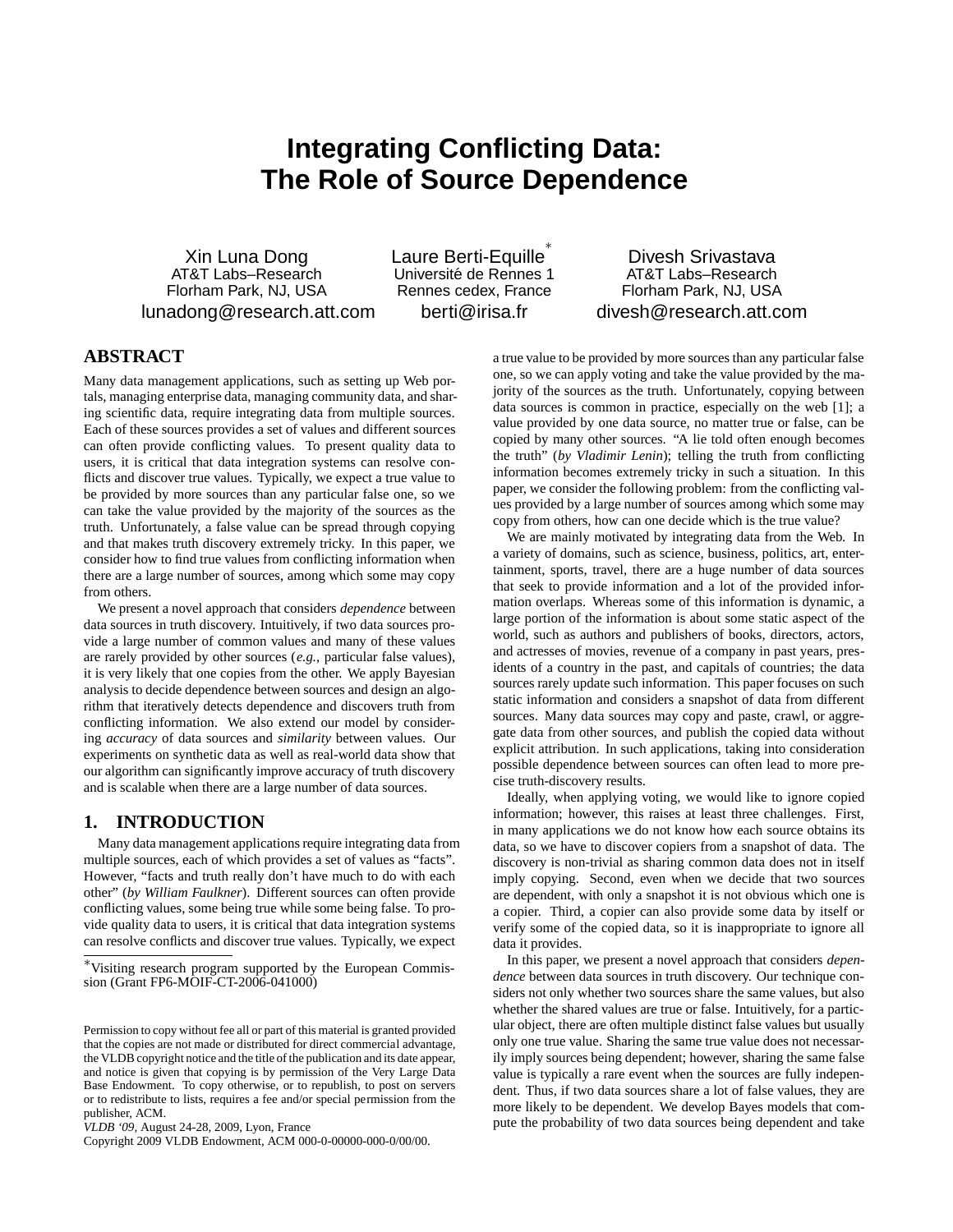**Table 1: The motivating example: five data sources provide** information on the affiliations of five researchers. Only  $S_1$  pro**vides all true values.**

|             | 51         | S2         | $S_3$        | $S_4$      | $S_5$        |
|-------------|------------|------------|--------------|------------|--------------|
| Stonebraker | <b>MIT</b> | Berkeley   | <b>MIT</b>   | <b>MIT</b> | <b>MS</b>    |
| Dewitt      | MSR        | <b>MSR</b> | <b>UWisc</b> | UWisc      | <b>UWisc</b> |
| Bernstein   | MSR        | <b>MSR</b> | <b>MSR</b>   | <b>MSR</b> | <b>MSR</b>   |
| Carey       | UCI        | AT&T       | <b>BEA</b>   | <b>BEA</b> | <b>BEA</b>   |
| Halevy      | Google     | Google     | UW           | UW         | UW           |

the result into consideration in truth discovery. Note that detection of dependence between data sources is based on knowledge of true values, whereas correctly deciding true values requires knowledge of source dependence. There is an inter-dependence between them and we solve the problem by iteratively deciding source dependence and discovering truth from conflicting information. To the best of our knowledge, source-dependence analysis has not been investigated for the purpose of truth discovery.

We also consider *accuracy* in voting: we trust an accurate data source more and give values that it provides a higher weight. This method requires identifying not only if a pair of sources are dependent, but also which source is the copier. Indeed, accuracy in itself is a clue of direction of dependence: given two data sources, if the accuracy of their common data is highly different from that of one of the sources, that source is more likely to be a copier. Note that considering accuracy of sources in truth discovery has been explored in [16]. Whereas we share the basic idea, we present a different model for computing source accuracy and extend it to incorporate the notion of source dependence. We present more detailed comparison in Section 4.4.

We now illustrate our main techniques with an example.

EXAMPLE 1.1. *Consider the five data sources in Table 1. They provide information on affiliations of five researchers and only*  $S_1$ *provides all correct data. However, since the affiliations provided by* S<sup>3</sup> *are copied by* S<sup>4</sup> *and* S<sup>5</sup> *(with certain errors during copying), a naive voting would consider them as the majority and so make wrong decisions for three researchers.*

*We solve the problem by considering dependence between data sources. If we knew which values are true and which are false, we would suspect that* S3*,* S<sup>4</sup> *and* S<sup>5</sup> *are dependent, because they provide the same false values. On the other hand, we would suspect the dependence between*  $S_1$  *and*  $S_2$  *much less, as they share only true values. Based on this analysis, we would ignore the values provided by* S<sup>4</sup> *and* S<sup>5</sup> *and then decide the correct affiliation for four researchers (except Carey).*

*Further, we consider accuracy of data sources. Based on the current voting results,*  $S_1$  *is more accurate than*  $S_2$  *and*  $S_3$ *. Thus, we would trust*  $S_1$  *more and decide Carey's affiliation correctly. Note that if we do not consider dependence between* S3, S<sup>4</sup> *and* S5*, we would consider* S<sup>3</sup> *and* S<sup>4</sup> *as the most accurate and that further strengthens the wrong information they provide.* ✷

In summary, our paper makes the following three contributions:

- 1. First, we formalize the notion of source dependence and present Bayes models to discover dependence from a snapshot of sources.
- 2. Second, we incorporate the notion of accuracy of sources in the analysis of source dependence, and design an algorithm that considers both dependence and accuracy in truth discovery. We further extend this algorithm by considering similarity between values and distribution of false values.

3. Finally, we tested our algorithms on synthetic data and realworld data sets. The experimental results show that our algorithm can significantly improve accuracy of truth discovery and is scalable when there are a large number of data sources.

We envision our work as a first step towards integrating data from multiple sources where some may copy from others. We expect broad impact on various aspects of data sharing and integration, including resolving conflicts from multiple and potentially dependent sources in data integration, generating reference data for the purpose of Master Data Management [12], detecting and preventing falsification by a group of malicious sources, recommending trustworthy data sources, efficiently answering queries from multiple sources with awareness of copiers, etc.

The rest of this paper is structured as follows. Section 2 formally defines the problem and the notion of dependence between data sources. Section 3 describes the core model that detects copiers and discovers truth accordingly. Section 4 describes an algorithm that considers both dependence and accuracy in truth discovery. Section 5 presents several extensions and Section 6 describes experimental results. Finally, Section 7 discusses related work and Section 8 concludes.

### **2. OVERVIEW**

This section formally describes the problem we solve, defines dependence between data sources, and overviews models we present in this paper.

**Problem statement** We consider a set of *data sources* S and a set of *objects* O. An object represents a particular aspect of a real-world entity, such as the director of a movie; in a relational database, an object corresponds to a cell in a table. For each object  $O \in \mathcal{O}$ , a source  $S \in \mathcal{S}$  can (but not necessarily) provide a *value*. Among different values provided for an object, one correctly describes the real world and is *true*, and the rest are *false*. In this paper we solve the following problem: given a snapshot of data sources in S, decide the true value for each object  $O \in \mathcal{O}$ .

We note that a value provided by a data source can either be atomic, or a set or list of atomic values (*e.g.*, author list of a book). In the latter case, we consider the value as true if the atomic values are correct and the set or list is complete (and order preserved for a list). This setting already fits many real-world applications and the solution is non-trivial.

**Dependence between sources** We say that there exists a *dependence* between two data sources S and T if they derive the same part of their data directly or transitively from a common source (can be one of  $S$  and  $T$ ). Accordingly, there are two types of data sources: *independent sources* and *copiers*.

An *independent source* provides all values independently. It may provide some erroneous values because of incorrect knowledge of the real world, mis-spellings, etc. We thus further distinguish *good* independent sources from *bad* ones: a data source is considered to be good if for each object it is more likely to provide the true value than any *particular* false value; otherwise, it is considered to be bad.

A *copier* copies a part (or all) of data from other sources (independent sources or copiers). It can copy from multiple sources by union, intersection, etc., and as we consider only a snapshot of data, cyclic copying on a particular object is impossible. In addition, a copier may revise some of the copied values or add additional values; though, such revised and added values are considered as independent contributions by the copier.

To make our models tractable, we consider only *direct* copying in copying detection and truth discovery, where we say a source  $S$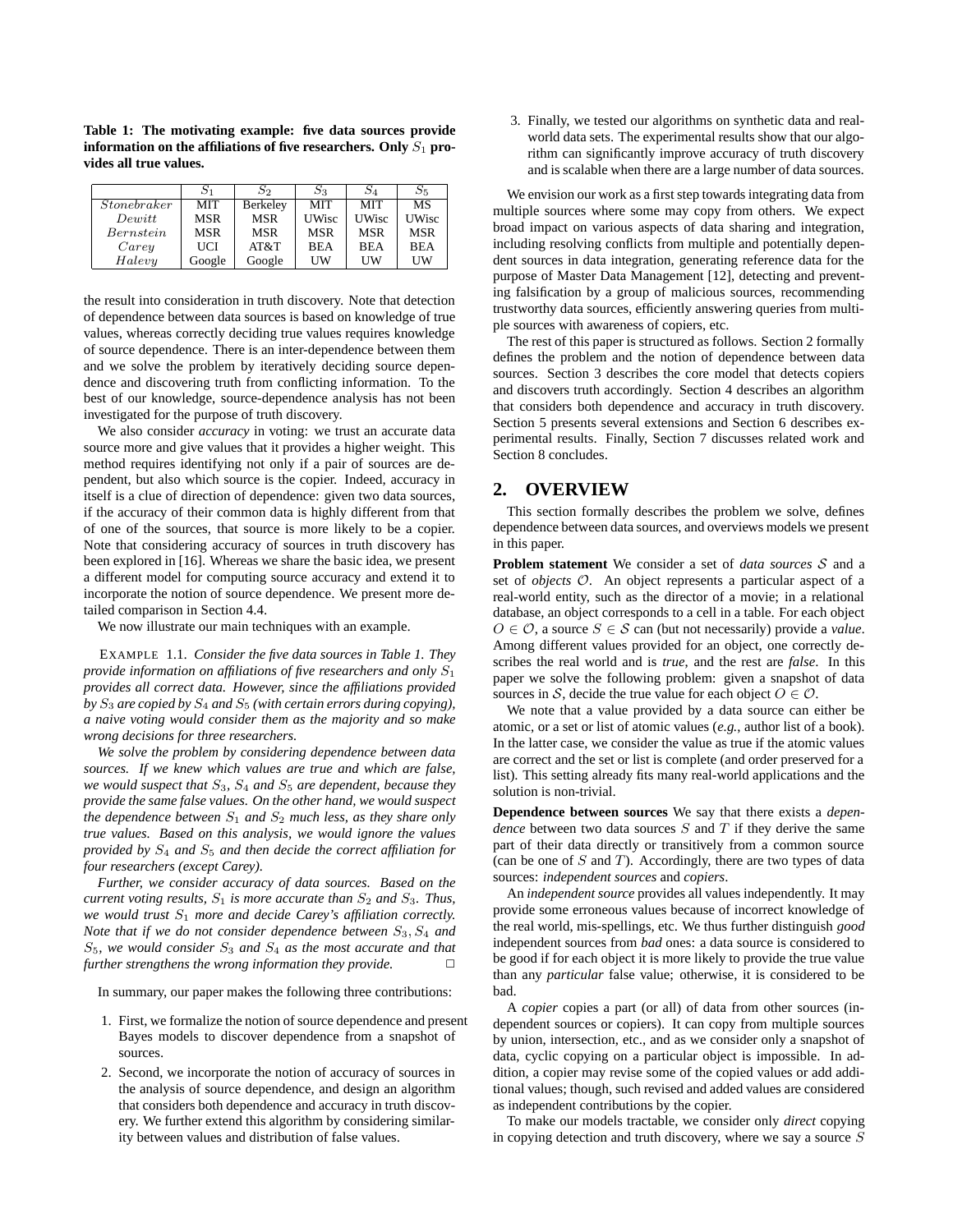

**Figure 1: Models for truth discovery.**

depends on  $T$  if  $S$  copies from  $T$ . However, as our experiments on synthetic data show, even in presence of transitive copying and co-copying from a hidden source, our algorithms still obtain high accuracy in truth discovery.

**Models in this paper** We start our discussion from a core case that satisfies the following three conditions, which we relax later:

- *Same source accuracy:* For each object, all independent data sources have the same probability of providing a true value.
- *Uniform false-value distribution:* For each object, there are multiple false values in the underlying domain and an independent source has the same probability of providing each of them.
- *Categorical value:* For each object, values that do not match exactly are considered as completely different.

In this core case, independent sources are *good* under the following condition. For each  $O \in \mathcal{O}$ , let  $\varepsilon(O)$  be the probability that a source provides a false value (*i.e.*, error rate) on  $O$  and  $n(O)$  be the number of false values on  $O$  in the underlying domain. Then, if  $1-\varepsilon(0) > \frac{\varepsilon(0)}{n(0)}$  (*i.e.*,  $\varepsilon(0) < \frac{n(0)}{n(0)+1}$ ), independent sources in S are good. Intuitively, given such a set of independent data sources, we can discover true values by voting. The following proposition, which we prove and generalize in Section 4, formalizes this intuition.

PROPOSITION 2.1 (VOTING). *Let O be an object and*  $S_o$  *be a set of independent sources voting for* O*. In the core case, if*  $\varepsilon(O) \, < \, \frac{n(O)}{n(O)+1}$ , among the different values on O provided by  $\bar{S}_o$ , the one provided by the maximum number of sources has the *highest probability to be true.* 

Even for this core case, discovering dependence between data sources and deciding true values are non-trivial; we solve the problem by the DEPEN model (Section 3). Then, we relax the *Samesource-accuracy* condition and present the ACCU model (Section 4). As extensions (Section 5), we present the SIM model relaxing the *Categorical-value* condition, the NONUNI model relaxing the *Uniformfalse-value-distribution* condition, and the ACCUPR model considering probabilities of a value being true in dependence discovery (so in effect implicitly considering non-uniform distribution of false values as well). Figure 1 depicts the relationships between the models.

**Assumptions** To make the computation tractable, our models make the following assumptions.

- *Assumption 1 (Independent values).* The values that are independently provided by a data source on different objects are independent of each other.
- *Assumption 2 (Independent copying).* The dependence between a pair of data sources is independent of the dependence between any other pair of data sources.

• *Assumption 3 (No loop copying).* The dependence relationship between sources is acyclic.

Our experiments on synthetic data that violate the assumptions and on real-world data, which may violate the assumptions, show that performance of our models is not sensitive to these assumptions.

We note that the real world is complex: different sources may represent the same value in different ways, error rates on different data items can be different, errors of certain types may happen more often, copiers can have various copying behaviors, etc. Instead of modeling every possible variant, our models capture the most significant aspects of data providing and copying, so are tractable and can avoid overfitting. Indeed, as our experiments show, the ACCU model already obtains high accuracy on real-world data and synthetic data.

### **3. DETECTING SOURCE DEPENDENCE**

This section describes how we detect copiers and discover truth from conflicting information accordingly.

### **3.1 Dependence of data sources**

Assume  $S$  consists of two types of data sources: good independent sources and copiers. Consider two sources  $S_1, S_2 \in \mathcal{S}$ . We apply Bayes analysis to compute the probability that  $S_1$  and  $S_2$  are dependent given observation of their data. For this purpose, we need to compute the probability of the observed data, conditioned on the dependence or independence of the sources.

Our computation requires several parameters:  $n (n > 1)$ , the number of false values in the underlying domain for each object;  $c$  ( $0 < c \leq 1$ ), the probability that a value provided by a copier is copied; and  $\varepsilon$  ( $0 \le \varepsilon < \frac{n}{n+1}$ ), the *error rate*–probability that an independently provided value is false. Note that in practice, we may not know values of these parameters a-priori and the values may vary from object to object and from source to source. We bootstrap our algorithms by setting the parameters to default values initially and iteratively refining them by computing the estimated values according to the truth discovery and dependence detection results (details given at the end of this section).

In our observation, we are interested in three sets of objects:  $O_t$ , denoting the set of objects on which  $S_1$  and  $S_2$  provide the same true value,  $O_f$ , denoting the set of objects on which they provide the same false value, and  $O_d$ , denoting the set of objects on which they provide different values ( $\overline{O}_t \cup \overline{O}_f \cup \overline{O}_d \subseteq \mathcal{O}$ ). Intuitively, two independent sources providing the same false value is a rare event; thus, if we fix  $\overline{O}_t \cup \overline{O}_f$  and  $\overline{O}_d$ , the more common false values that  $S_1$  and  $S_2$  provide, the more likely that they are dependent. On the other hand, if we fix  $\overline{O}_t$  and  $\overline{O}_f$ , the fewer objects on which  $S_1$  and  $S_2$  provide different values, the more likely that they are dependent. We denote by  $\Phi$  the observation of  $O_t$ ,  $O_f$ ,  $O_d$  and by  $k_t$ ,  $k_f$  and  $k_d$  their sizes respectively. We next describe how we compute conditional probability of Φ based on these intuitions.

We first consider the case where  $S_1$  and  $S_2$  are independent, denoted by  $S_1 \perp S_2$ . Since there is a single true value, the probability that  $S_1$  and  $S_2$  provide the same true value for object O is

$$
Pr(O \in \bar{O}_t | S_1 \perp S_2) = (1 - \varepsilon)^2.
$$
 (1)

Under the *Uniform-false-value-distribution* condition, the probability that a data source provides a particular false value for object *O* is  $\frac{\varepsilon}{n}$ . Thus, the probability that  $S_1$  and  $S_2$  provide the same false value for  $O$  is

$$
Pr(O \in \bar{O}_f | S_1 \perp S_2) = n \cdot \left(\frac{\varepsilon}{n}\right)^2 = \frac{\varepsilon^2}{n}.
$$
 (2)

Then, the probability that  $S_1$  and  $S_2$  provide different values on an object  $O$ , denoted by  $P_d$  for convenience, is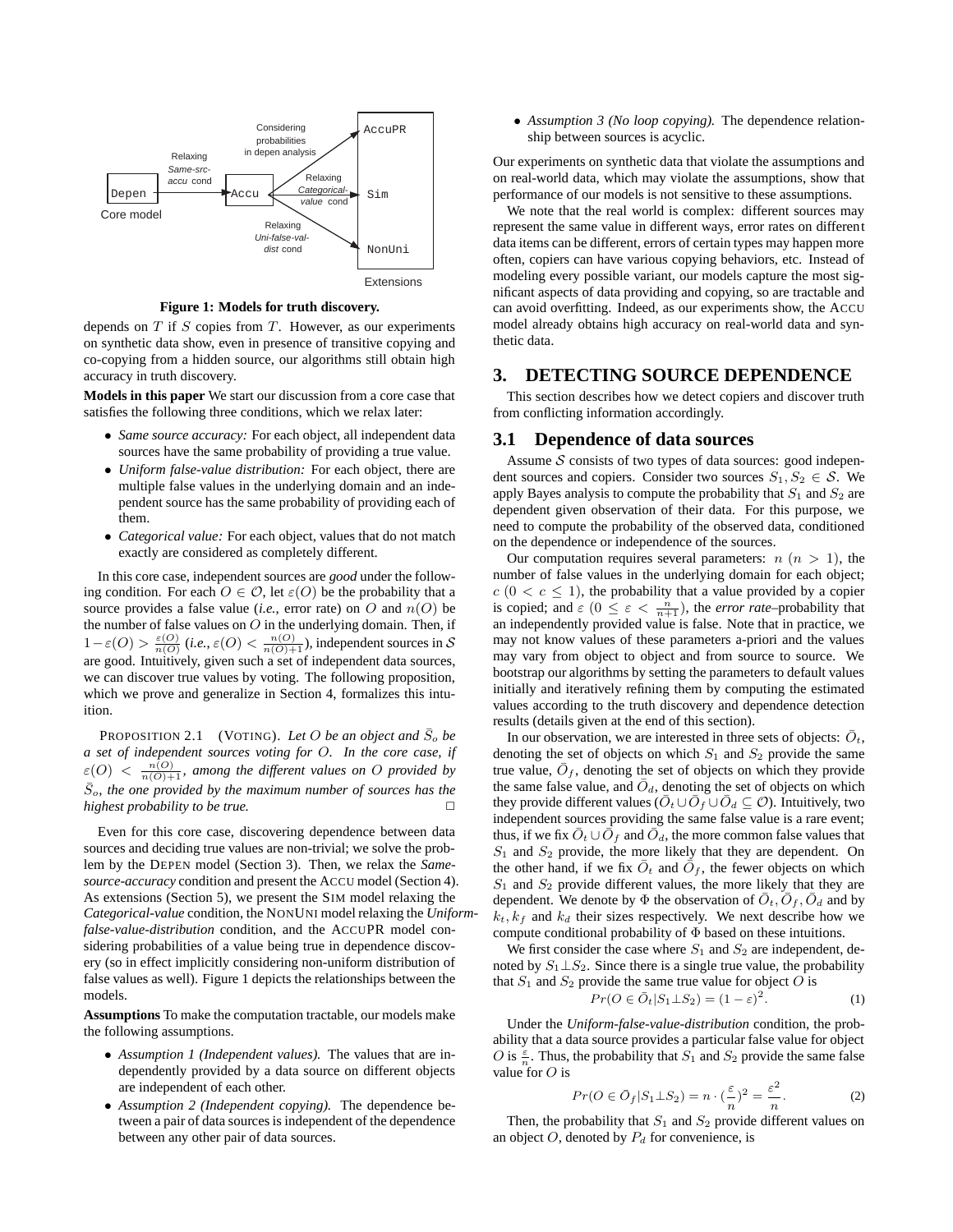$$
Pr(O \in \bar{O}_d | S_1 \perp S_2) = 1 - (1 - \varepsilon)^2 - \frac{\varepsilon^2}{n} = P_d.
$$
 (3)

Following the *Independent-values* assumption, the conditional probability of observing  $\Phi$  is

$$
Pr(\Phi|S_1 \perp S_2) = \frac{(1-\varepsilon)^{2k_t} \varepsilon^{2k_f} P_d^{k_d}}{n^{k_f}}.
$$
 (4)

We next consider the case when  $S_1$  and  $S_2$  are dependent, denoted by  $S_1 \sim S_2$ . There are two cases where  $S_1$  and  $S_2$  provide the same value  $v$  for an object  $O$ . First, with probability  $c$ , one copies v from the other and so v is true with probability  $1 - \varepsilon$  and false with probability  $\varepsilon$ . Second, with probability  $1 - c$ , the two sources provide  $v$  independently and so its probability of being true or false is the same as in the case where  $S_1$  and  $S_2$  are independent. Thus, we have

$$
Pr(O \in \bar{O}_t | S_1 \sim S_2) = (1 - \varepsilon) \cdot c + (1 - \varepsilon)^2 \cdot (1 - c), (5)
$$

$$
Pr(O \in \bar{O}_f | S_1 \sim S_2) = \varepsilon \cdot c + \frac{\varepsilon^2}{n} \cdot (1 - c). \tag{6}
$$

Finally, the probability that  $S_1$  and  $S_2$  provide different values on an object is that of  $S_1$  providing a value independently and the value differs from that provided by  $S_2$ :

$$
Pr(O \in \bar{O}_d | S_1 \sim S_2) = P_d \cdot (1 - c). \tag{7}
$$

We compute  $Pr(\Phi | S_1 \sim S_2)$  accordingly. Now we can compute the probability of  $S_1 \sim S_2$  by applying the Bayes Rule.

$$
Pr(S_1 \sim S_2 | \Phi)
$$
  
= 
$$
Pr(\Phi | S_1 \sim S_2) Pr(S_1 \sim S_2)
$$
  

$$
Pr(\Phi | S_1 \sim S_2) Pr(S_1 \sim S_2) + Pr(\Phi | S_1 \perp S_2) Pr(S_1 \perp S_2)
$$
  
= 
$$
\left(1 + \left(\frac{1 - \alpha}{\alpha}\right)\left(\frac{1 - \varepsilon}{1 - \varepsilon + c\varepsilon}\right)^{k_t}\left(\frac{\varepsilon}{cn + \varepsilon - c\varepsilon}\right)^{k_f}\left(\frac{1}{1 - c}\right)^{k_d}\right) \frac{1}{(8)}
$$

Here  $\alpha = Pr(S_1 \sim S_2)(0 < \alpha < 1)$  is the a-priori probability that two data sources are dependent.

Eq.(8) has several nice properties that conform to the intuitions we discussed early in this section, formalized as follows. (We provide proofs in [7].)

THEOREM 3.1. *Let* S *be a set of good independent sources and copiers. Eq.(8) has the following three properties on* S*.*

- *1. Fixing*  $k_t + k_f$  *and*  $k_d$ *, when*  $k_f$  *increases, the probability of dependence increases;*
- *2. Fixing*  $k_t + k_f + k_d$ , when  $k_t + k_f$  *increases and none of*  $k_t$ and  $k_f$  decreases, the probability of dependence increases;
- 3. Fixing  $k_t$  and  $k_f$ , when  $k_d$  decreases, the probability of de*pendence increases.* □

Note that Eq.(8) does not indicate direction of dependence; Section 4 describes a model that detects directions of dependencies for sources of different accuracy.

Also note that in case of co-copying and transitive copying, Eq.(8) can still compute a high probability of dependence, as a lot of wrong values can be shared in such cases as well.

### **3.2 Vote count of a value**

We have described how we decide if a pair of sources are dependent. However, even if a source copies from another, it is possible that it provides some of the values independently and it would be inappropriate to ignore these values. We next describe how to count the vote for a particular value. We start with ideal vote count and then describe an approximation.



**Figure 2: Dependence graphs with a dependence between**  $S_1$ and  $S_3$  and one between  $S_2$  and  $S_3$ , where  $S_1$ ,  $S_2$ , and  $S_3$  pro**vide the same value on an object.**

### *3.2.1 Ideal vote count*

We start from the case where we know deterministically the dependence relationship between sources and discuss probabilistic dependence subsequently. Consider a specific value  $v$  for a particular object O and let  $\bar{S}_o(v)$  be the set of data sources that provide v on O. We can draw a *dependence graph* G, where for each  $S \in \overline{S}_o(v)$ , there is a node, and for each  $S_1, S_2 \in \overline{S}_o(v)$  where  $S_1$ copies from  $S_2$ , there is an edge from  $S_1$  to  $S_2$ .

For each  $S \in \overline{S}_o(v)$ , we denote by  $d(S, G)$  the out-degree of S in  $G$ , corresponding to the number of data sources from which  $S$ copies. If  $d(S, G) = 0$ , S is independent and its vote count for v is 1. Otherwise, for each source  $S'$  that  $S$  copies from,  $S$  provides a value independently of  $S'$  with probability  $1 - c$ . According to the *Independent-copying* assumption, the probability that S provides v independently of any other source is  $(1-c)^{d(S,G)}$  and the total vote count of  $v$  with respect to  $G$  is

$$
V(v, G) = \sum_{S \in \bar{S}_o(v)} (1 - c)^{d(S, G)}.
$$
 (9)

However, recall that Eq.(8) computes only a probability of dependence and does not indicate its direction. Thus, we have to enumerate all possible dependence graphs and take the sum of the vote count with respect to each of them, weighted by the probability of the graph. Let  $\bar{D}_o$  be the set of possible dependencies between sources in  $\bar{S}_o(v)$  and we denote the probability of  $D \in \bar{D}_o$  by  $p(D)$ . Consider a subset  $\overline{D} \subseteq \overline{D}_o$  of m dependencies. According to the *Independent-copying* assumption, the probability that all and only dependencies in  $\bar{D}$  hold is

$$
Pr(\bar{D}) = \Pi_{D \in \bar{D}} p(D) \Pi_{D \in \bar{D}_o - \bar{D}} (1 - p(D)).
$$
 (10)

As each dependence can have one of the two directions, there are up to  $2^m$  acyclic dependence graphs with this set of dependencies. Intuitively, the more independent sources in a graph, the less likely that all sources in the graph provide the same value. By applying Bayesian analysis, we can compute the probability of each graph. We skip the equations for space consideration and illustrate the computation of vote count in the following example.

EXAMPLE 3.2. *Consider three data sources*  $S_1$ ,  $S_2$  *and*  $S_3$  *that provide the same value* v *on an object. Assume* c = .8 *and between each pair of sources the probability of dependence is .4. We can compute* v*'s vote count by enumerating all possible dependence graphs.*

- *There is 1 graph with no dependence. All sources are independent so the vote count is*  $1 + 1 + 1 = 3$ *. The probability of this graph is*  $(1 - .4)^3 = .216$ .
- *There are 6 graphs with only one dependence. The total probability of graphs that contain a particular dependence is*  $(1 - .4)^2 * .4 = .144$ . Each dependence has two directions, *so the probability of each such graph is* .144/2 = .072*. No matter which direction the dependence is in, the vote count*  $is$  1 + 1 + .2 = 2.2*.*
- *There are 12 graphs with two dependencies. Figure 2 shows the four that contain a dependence between*  $S_1$  *and*  $S_3$ *, and a* dependence between  $S_2$  and  $S_3$ . The sum of their probabili*ties is* (1−.4)∗.4 <sup>2</sup> = .096*. For each of the first three graphs*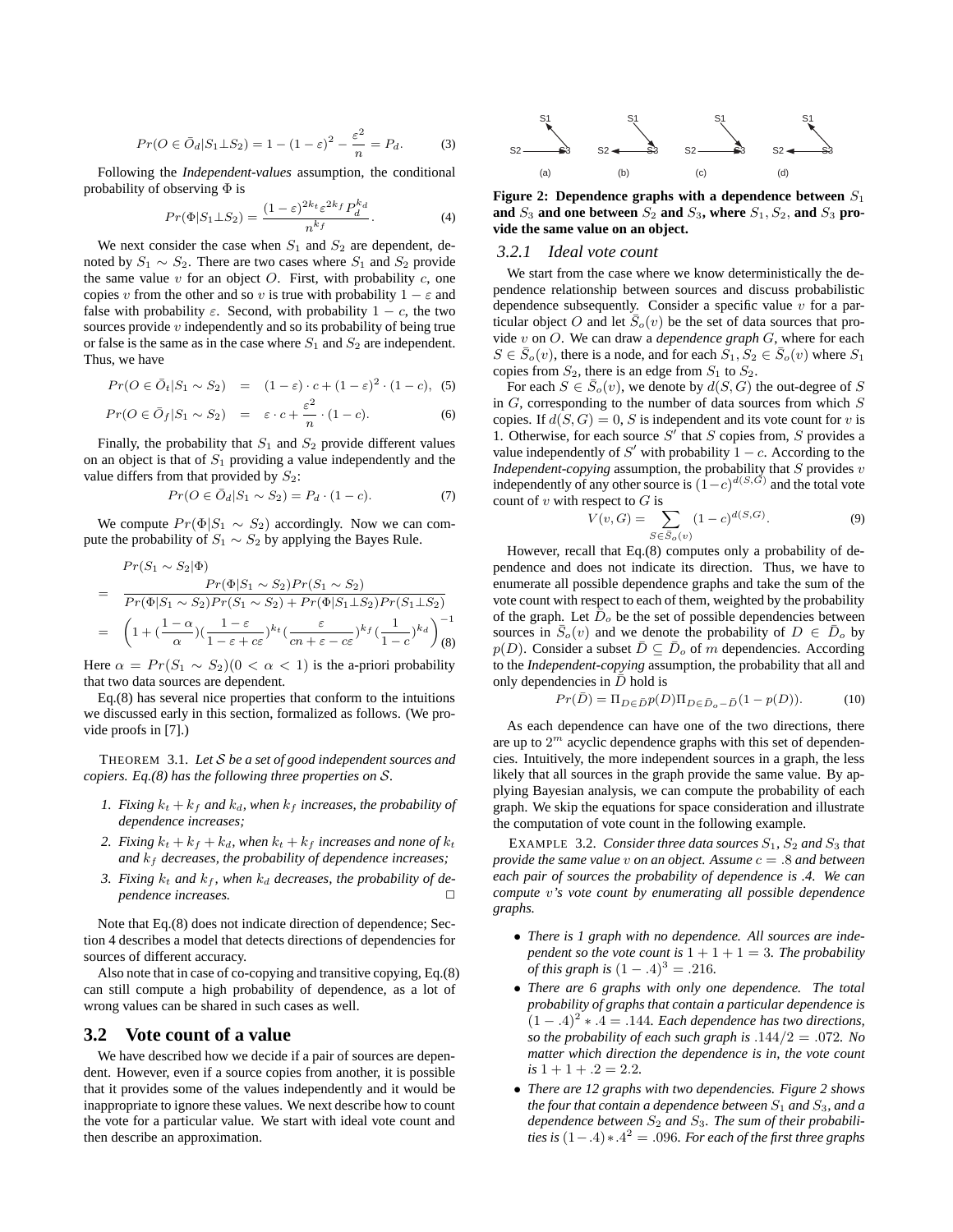*(Figure 2(a)-(c), each with a single independent source), the vote count is*  $1 + .2 + .2 = 1.4$  *and by applying the Bayes Rule we compute its probability as* .32 ∗ .096 = .03*. For the last one (Figure 2(d), with two independent sources), the vote count is*  $1 + 1 + .2^2 = 2.04$  *and its probability*  $i\in (0.04 \times 0.096) = 0.004$ .

• *Finally, there are 6 acyclic graphs with three dependencies (details ignored to save space), where each has vote count*  $1 + .2 + .2^2 = 1.24$  *and probability*  $.4^3/6 = .011$ .

*The total vote count of* v*, computed as the weighted sum, is 2.08.*  $\Box$ 

#### *3.2.2 Estimating vote count*

As there are an exponential number of dependence graphs, computing the vote count by enumerating all of them can be quite expensive. To make the analysis scalable, we shall find a way to estimate the vote count in polynomial time.

We estimate a vote count by considering the data sources one by one. For each source S, we denote by  $\overline{Pre}(S)$  the set of sources that have already been considered and by  $\overline{Post}(S)$  the set of sources that have not been considered yet. We compute the probability that the value provided by S is independent of any source in  $\overline{Pre}(S)$ and take it as the vote count of S. The vote count computed in this way is not precise because if  $S$  depends only on sources in  $\overline{Post}(S)$  but some of those sources depend on sources in  $\overline{Pre}(S)$ , our estimation still (incorrectly) counts  $S$ 's vote. To minimize such error, we wish that the probability that  $S$  depends on a source  $S' \in \overline{Post}(S)$  and S' depends on a source  $S'' \in \overline{Pre}(S)$  be the lowest. Thus, we take a greedy algorithm and consider data sources in such an order: in the first round, we select a data source that is associated with a dependence of the highest probability; in later rounds, each time we select a data source that has the maximal dependence on one of the previously selected sources.

We now consider how to compute the vote count of  $v$  once we have decided an order of the data sources. Let  $S$  be a data source that votes for v and we denote by  $P(S \sim S_0)$  the probability of dependence between sources  $S$  and  $S_0$ . The probability that  $S$  provides v independently of any data source in  $Pre(S)$ , denoted by  $I(S)$ , is

$$
I(S) = \Pi_{S_0 \in \overline{Pre}(S)} (1 - cP(S \sim S_0)). \tag{11}
$$

The total vote count of v is  $\sum_{S \in \bar{S}_{o}(v)} I(S)$ .

EXAMPLE 3.3. *Continue with Example 3.2. As all dependencies have the same probability, we can consider the data sources in* any order. We choose the order of  $S_1, S_2, S_3$ . The vote count of  $S_1$ *is 1, that of*  $S_2$  *is*  $1 - .4 * .8 = .68$ *, and that of*  $S_3$  *is*  $.68^2 = .46$ *. So the estimated vote count is*  $1 + .68 + .46 = 2.14$ *, very close to*  $\Box$  *the real one, 2.08.*  $\Box$ 

We formalize properties of the vote-count estimation as follows, showing scalability of our estimation algorithm.

THEOREM 3.4. *Our vote-count estimation has the following two properties.*

- *1. Let*  $t_0$  *be the ideal vote count of a value and t be the estimated vote count. Then,*  $t_0 \le t \le 1.5t_0$ *.*
- *2. Let* s *be the number of sources that provide information on an object. We can estimate the vote count of all values of this object in time*  $O(s^2 \log s)$ .

#### 0: **Input**: S, O.

- **Output**: The true value for each object in O. 1:  $\bar{V} = \emptyset$ ; //*decided true values*
- $\bar{V}_0 = null$ ; //*true values decided in the last round*

2: **while**  $(\bar{V} \neq \bar{V}_0)$ 

- 3:  $\bar{V}_0 = \bar{V}; \bar{V} = \emptyset;$ <br>4: for each  $(S_1, S_2)$
- for each  $(S_1, S_2 \in \mathcal{S}, S_1 \neq S_2)$
- Compute probability of dependence between  $S_1$  and  $S_2$ ; 5: **for each** ( $\overrightarrow{O} \in \mathcal{O}$ ) Compute vote count of each value of O; Select the value with the maximal vote count and add



**Algorithm 1:** VOTE: Discover true values.



**Figure 3: Probabilities of dependencies computed by** DEPEN **on the motivating example. We only show dependencies with a probability over .1.**

### **3.3 Finding the true values**

Once we know the vote count of each value, we can decide the true value by voting. However, computing vote counts requires knowing probabilities of dependencies between data sources, whereas computing the probabilities of dependencies requires knowing the true values. There is an inter-dependence between them and we solve the problem by computing them iteratively.

Algorithm VOTE describes how to discover true values from conflicting information provided by multiple data sources. VOTE iteratively computes the probability of dependence between each pair of data sources and the vote count of each value, and then for each object takes the value with the maximal vote count as the true value. This process repeats until the voting results converge.

Note that it is critical to consider the dependence between sources from the beginning; otherwise, a data source that has been duplicated many times can dominate the vote results in the first round and make it hard to detect the dependence between it and its copiers (as they share only "true" values). Our initial decision on dependence is similar to Eq.(8) except considering both possibilities of a value being true and being false and we skip details here.

We can prove that when there are a finite number of objects in  $\mathcal{O}$ , Algorithm VOTE cannot change the decision for an object  $O$  back and forth between two different values forever; thus, the algorithm converges. In practice, our experiments show that the algorithm typically converges in only a few rounds.

THEOREM 3.5 (CONVERGENCE OF VOTE). *Let* S *be a set of good independent sources and copiers that provide information on objects in*  $\mathcal{O}$ *. Let l be the number of objects in*  $\mathcal{O}$  *and*  $n_0$  *be the maximum number of values provided for an object by* S*. The* VOTE *algorithm converges in at most*  $2ln_0$  *rounds on* S *and*  $\mathcal{O}$ .  $\Box$ 

We illustrate the algorithm on the motivating example.

EXAMPLE 3.6. *We run Algorithm* VOTE *on data sources in Example 1.1. Figure 3 shows the probabilities of dependencies com-*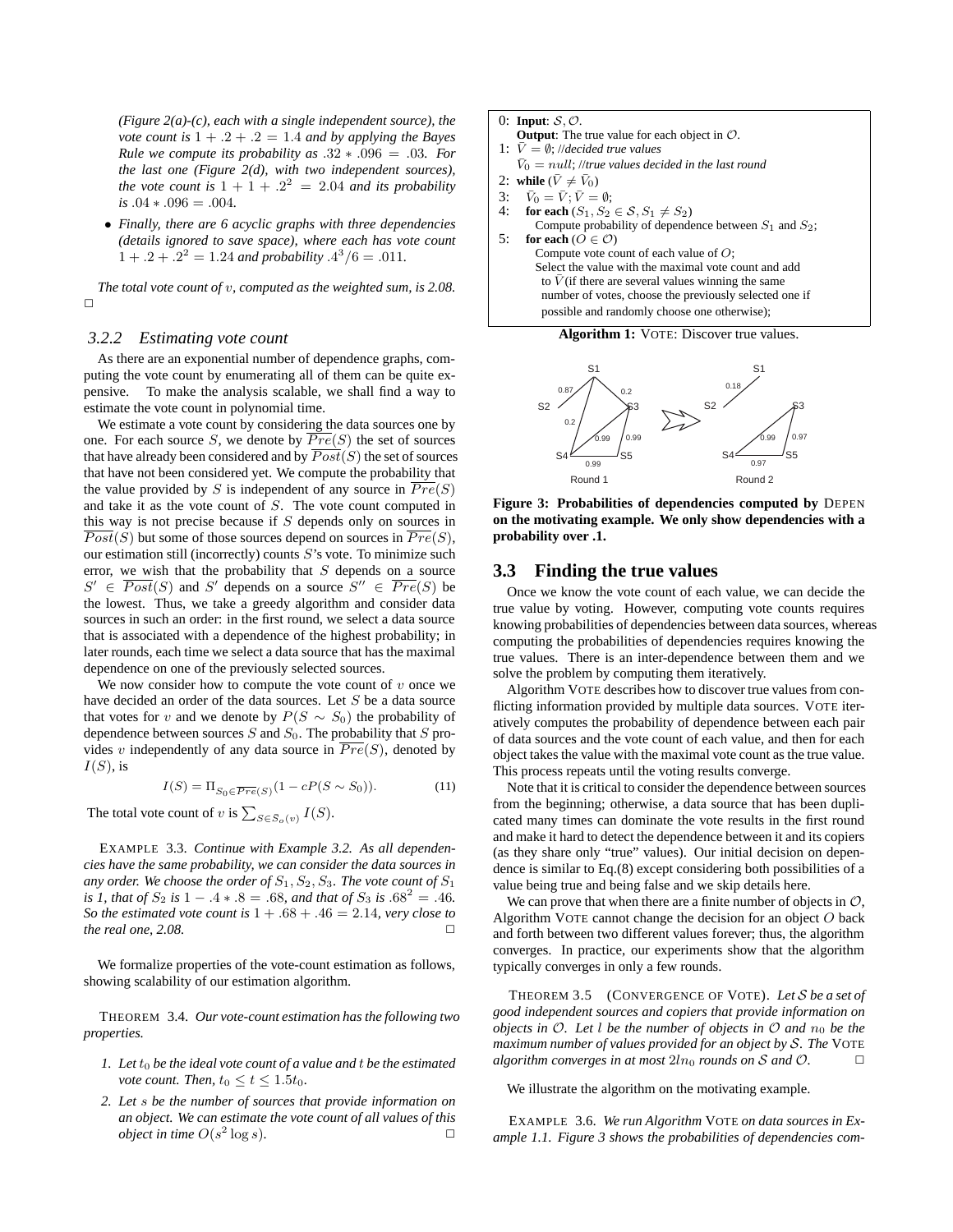|         | Carey |                    |     | Halevy |     |
|---------|-------|--------------------|-----|--------|-----|
|         | UCI   | AT&T<br><b>BEA</b> |     |        | UW  |
| Round 1 |       |                    | -24 |        | .24 |
| Round 2 |       |                    |     | . 85   |     |

**Table 2: Vote counts of affiliations for** *Carey* **and** *Halevy* **in the motivating example.**

*puted in each round and Table 2 shows the vote count of affiliations for* Carey *and* Halevy*.*

*Initially, we compute the probability of dependence between*  $S_1$ and  $S_2$  (sharing three values) as .87 and those between  $S_3, S_4, S_5$ *(sharing four or five values) as .99. Accordingly we decide that the affiliations are MIT, MSR, MSR, BEA, Google respectively.*

*In the second round, we refine the dependence probabilities according to the selected true values. The probability between*  $S_1$  *and* S<sup>2</sup> *(sharing only true values) is reduced to .18 and those between* S3, S4, S<sup>5</sup> *(sharing two or three false values) remain high; thus, the refined probabilities more closely reflect the reality. The new probabilities do not further change our voting results. The voting converges and finds four correct affiliations.* ✷

**Setting parameters:** We set parameters in our model initially according to our a-priori knowledge of the data or by guessing a default value. During the voting process, in each iteration we can refine  $\alpha$ ,  $\varepsilon$  and c based on the computed dependence probabilities and the decided true values, and use the new parameters in the next iteration. Our experimental results show that different initial parameter settings lead to similar voting results (Section 6), providing evidence of robustness.

### **4. CONSIDERING SOURCE ACCURACY**

This section describes the ACCU model, which considers *accuracy* of data sources. We first discuss how the accuracy of sources can affect our belief of dependence between sources, and then describe how we compute accuracy and take it into consideration when we count votes.

Our ACCU model indeed computes a probabilistic distribution of various values in the underlying domain for a particular object. We can either choose the value with the highest probability as the true value, or store all possible values with their probabilities using a probabilistic database.

### **4.1 Dependence w.r.t. accuracy of sources**

In this section, we consider different directions of dependence, denoting  $S_1$  depending on  $S_2$  by  $S_1 \rightarrow S_2$  and  $S_2$  depending on  $S_1$ by  $S_2 \rightarrow S_1$ . Intuitively, if between two data sources  $S_1$  and  $S_2$ , the accuracy of the common values is closer to the overall accuracy of  $S_1$ , then it is more likely that  $S_2$  copies from  $S_1$ . We incorporate this intuition by considering accuracy of sources when we compute the probability of dependencies.

Let  $S$  be a data source. We denote by  $A(S)$  the *accuracy* of  $S$ and by  $\varepsilon(S)$  the *error rate* of S;  $\varepsilon(S) = 1 - A(S)$ . We describe how to compute  $A(S)$  shortly. A similar analysis as in Section 3 leads to the following sets of equations. When  $S_1$  and  $S_2$  are independent, we have

$$
Pr(O \in \bar{O}_t | S_1 \perp S_2) = (1 - \varepsilon(S_1))(1 - \varepsilon(S_2)) = P_t, (12)
$$

$$
Pr(O \in \bar{O}_f | S_1 \perp S_2) = \frac{\varepsilon(S_1)\varepsilon(S_2)}{n} = P_f,
$$
\n(13)

$$
Pr(O \in \bar{O}_d | S_1 \perp S_2) = 1 - P_t - P_f.
$$
 (14)

When  $S_2$  copies from  $S_1$  (similar for  $S_1$  copying from  $S_2$ ), we have

$$
Pr(O \in \bar{O}_t | S_2 \to S_1) = (1 - \varepsilon(S_1)) \cdot c + P_t \cdot (1 - c), (15)
$$
  
\n
$$
Pr(O \in \bar{O}_f | S_2 \to S_1) = \varepsilon(S_1) \cdot c + P_f \cdot (1 - c), (16)
$$
  
\n
$$
Pr(O \in \bar{O}_d | S_2 \to S_1) = (1 - P_t - P_f) \cdot (1 - c).
$$
 (17)

Note that the probability of  $S_1$  and  $S_2$  providing the same true or false value is different with different directions of dependence. By applying the Bayes Rule, we can compute the probabilities of  $S_1 \perp S_2$ ,  $S_1 \rightarrow S_2$  and  $S_2 \rightarrow S_1$ . If we consider  $Pr(S_1 \rightarrow S_2)$  +  $Pr(S_2 \rightarrow S_1)$  as the probability of dependence between  $S_1$  and  $S_2$ , the three properties in Theorem 3.1 still hold.

### **4.2 Accuracy of a data source**

We next consider how one can compute the accuracy of a data source. A naive way is to compute the fraction of true values provided by the source. However, we do not know for sure which are the true values, especially among values that are voted by similar number of sources. We instead compute the accuracy of a source as the average probability of its values being true.

Formally, let  $\overline{V}(S)$  be the values provided by S and let m be the size of  $\overline{V}(S)$ . For each  $v \in \overline{V}(S)$ , we denote by  $P(v)$  the probability that v is true. We compute  $A(S)$  as follows.

$$
A(S) = \frac{\sum_{v \in \bar{V}(S)} P(v)}{m}.
$$
\n(18)

Now we need a way to compute the probability that a value is true. Intuitively, the computation should consider both how many sources provide the value and accuracy of those sources. We apply a Bayes analysis again.

We start with the case where all data sources are independent. Consider an object  $O \in \mathcal{O}$ . Let  $V(O)$  be the domain of O, including one true value and n false values. Let  $\bar{S}_o$  be the sources that provide information on O. For each  $v \in V(O)$ , we denote by  $\bar{S}_o(v) \subseteq \bar{S}_o$  the set of sources that vote for  $v(\bar{S}_o(v))$  can be empty). We denote by  $\Psi(O)$  the observation of which value each  $S \in \overline{S}_o$ votes for.

To compute  $P(v)$  for  $v \in V(O)$ , we need to first be able to compute the probability of  $\Psi(O)$  conditioned on v being true. This probability should be that of sources in  $\overline{S}_o(v)$  each providing the true value and other sources each providing a particular false value.

$$
Pr(\Psi(O)|v \text{ true}) = \Pi_{S \in \bar{S}_o(v)} A(S) \cdot \Pi_{S \in \bar{S}_o - \bar{S}_o(v)} \frac{1 - A(S)}{n} \tag{19}
$$

Among the values in  $V(O)$ , there is one and only one true value. Assume our a-priori belief of each value being true is the same, denoted by  $\beta$ . We then have

$$
Pr(\Psi(O)) = \sum_{v \in V(O)} \left( \beta \cdot \Pi_{S \in \bar{S}_o(v)} A(S) \cdot \Pi_{S \in \bar{S}_o - \bar{S}_o(v)} \frac{1 - A(S)}{n} \right)
$$
(20)

Applying the Bayes Rule leads us to

$$
P(v) = Pr(v \text{ true} | \Psi(O)) = \frac{\Pi_{S \in \bar{S}_o(v)} \frac{nA(S)}{1 - A(S)}}{\sum_{v_0 \in \mathcal{V}(O)} \Pi_{S \in \bar{S}_o(v_0)} \frac{nA(S)}{1 - A(S)}}.
$$
 (21)

To simplify the computation, we define the *confidence* of  $v<sup>1</sup>$ , denoted by  $C(v)$ , as

$$
C(v) = \sum_{S \in \bar{S}_o(v)} \ln \frac{nA(S)}{1 - A(S)}.
$$
 (22)

.

 $1$ Note that the confidence of a value is derived from, but not equivalent to, the probability of the value.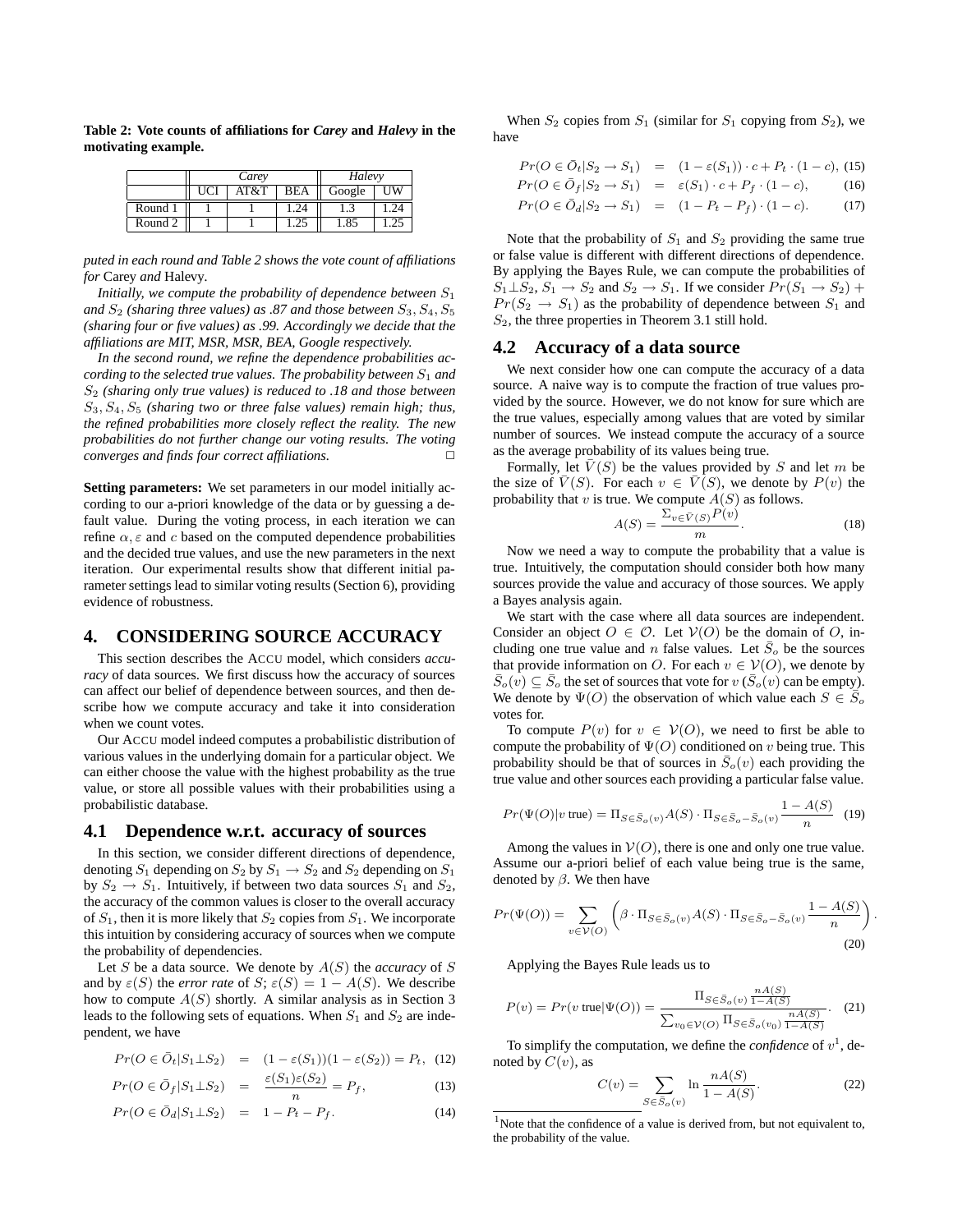If we define the *accuracy score* of a data source S as

$$
A'(S) = \ln \frac{nA(S)}{1 - A(S)}
$$
 (23)

we have

$$
C(v) = \sum_{S \in \bar{S}_o(v)} A'(S). \tag{24}
$$

So we can compute the confidence of a value by summing up the accuracy scores of its providers. Finally, we can compute  $P(v)$  =  $e^{C(v)}$  $\frac{\partial u^{(v)}}{\partial u}$ , where,  $\omega = \sum_{v_0 \in \mathcal{D}(O)} e^{C(v_0)}$ , and compute accuracy of each source accordingly.

A value with a higher confidence has a higher probability to be true; thus, rather than comparing vote counts, we compare confidence of values. The following theorem shows three properties of Eq.(24).

THEOREM 4.1. *Eq.(24) has the following properties:*

- *1. If all data sources have the same accuracy, when the size of*  $\overline{S}_{o}(v)$  *increases,*  $C(v)$  *increases;*
- 2. Fixing all sources in  $\overline{S}_o(v)$  except *S*, when  $A(S)$  increases *for* S*,* C(v) *increases.*
- 3. If there exists  $S \in \overline{S}_o(v)$  such that  $A(S) = 1$  and no  $S' \in$  $\overline{S}_{o}(v)$  such that  $A(S') = 0$ ,  $C(v) = +\infty$ ; if there exists  $S \in \overline{S}_o(v)$  *such that*  $A(S) = 0$  *and no*  $S' \in \overline{S}_o(v)$  *such that*  $A(S') = 1$ ,  $C(v) = -\infty$ .

Note that the first property is actually a justification of the voting strategy (Proposition 2.1). The third property shows that we should be careful not to assign very high or very low accuracy to a data source, which has been avoided by defining the accuracy of a source as the average probability of its provided values.

Finally, if a data source  $S$  copies a value  $v$  from other sources, we should ignore  $S$  when computing the confidence of  $v$ . Following the same analysis, we have

$$
C(v) = \sum_{S \in \bar{S}_o(v)} A'(S)I(S).
$$
 (25)

In the equation,  $I(S)$  is computed by Eq.(11), except that we sort the sources differently: if the probability of  $S_1 \rightarrow S_2$  is much higher than that of  $S_2 \rightarrow S_1$ , we consider  $S_1$  as a copier and order  $S_2$  before  $S_1$ ; otherwise, we consider both directions as equally possible and sort the sources following the same rule as for the basic model.

### **4.3 Combining accuracy and dependence**

We now extend the VOTE algorithm to incorporate analysis of accuracy. We need to compute three measures: accuracy of sources, dependence between sources, and confidence of values. Accuracy of a source depends on confidence of values; dependence between sources depends on accuracy of sources and the true values selected according to the confidence of values; and confidence of values depends on both accuracy of and dependence between data sources.

We conduct analysis of both accuracy and dependence in each round. Specifically, Algorithm ACCUVOTE starts by setting the probability of each value as one minus the overall error rate, iteratively (1) computes accuracy and dependence based on the confidence of values computed in the previous round, and (2) updates confidence of values accordingly, and stops when the accuracy of the sources becomes stable. Note that ACCUVOTE may not converge: when we select different values as the true values, the direction of the dependence between two sources can change and in turn suggest different true values. We stop the process after we detect oscillation of decided true values. Our experiments show that when the number of objects is much more than the number of sources, our

#### 0: **Input**: S, O.

- **Output**: The true value for each object in O.
- 1: Set the accuracy of each source as  $1 \epsilon$ ;
- 2: **while** (accuracy of sources changes && no oscillation of decided true values)
- 3: Compute probability of dependence between each pair of sources;
- 4: Sort sources according to the dependencies;
- 5: Compute confidence of each value for each object;
- 6: Compute accuracy of each source; 7: **for each** ( $O \in \mathcal{O}$ )

Among all values of O, select the one with the highest confidence as the true value;

**Algorithm 2:** ACCUVOTE: Discover true values by considering accuracy and dependence of data sources.



### **Figure 4: Probabilities of dependencies computed by** ACCU **on the motivating example. We only show dependencies where the sum of the probabilities on both directions is over .1.**

algorithm typically converges soon; though, the precise condition for convergence remains an open problem. Finally, we note that the complexity of each round is  $O(|\mathcal{O}||\mathcal{S}|^2 \log |\mathcal{S}|)$ .

EXAMPLE 4.2. *Continue with the motivating example. Figure 4 shows the probability of dependence, Table 3 shows the computed accuracy of each data source, and Table 4 shows the confidence of affiliations computed for* Carey *and* Halevy*.*

*Initially, Ln.1 of Algorithm* ACCUVOTE *sets the accuracy of each source to .8. Accordingly, Ln.3 computes the probability of dependence between sources as shown on the left of Figure 4. Taking the dependence into consideration, Ln.5 computes confidence of the values; for example, for* Carey *it computes 1.61 as the confidence of value* UCI *and* AT&T*, and 2.0 as the confidence of value* BEA*. Then, Ln.6 updates the accuracy of each source to .52, .42, .53, .53, .53 respectively according to the computed value confidence; the updated accuracy is used in the next round.*

*Starting from the 2nd round,*  $S_1$  *is considered more accurate and its values are given higher weight. In later rounds,* ACCU *gradually increases the accuracy of*  $S_1$  *and decreases that of*  $S_3$ ,  $S_4$  *and* S5*. At the 4th round,* ACCU *decides that* UCI *is the correct affiliation for* Carey *and finds the right affiliations for all researchers. Finally,* ACCU *terminates at the 11th round and the source accuracy it computes converges close to the expected ones.*  $\Box$ 

### **4.4 Comparison with TRUTHFINDER**

Yin et al. [16] proposed TRUTHFINDER, which considers accuracy of sources in truth discovery. Whereas we both consider accuracy of sources, our model differs from theirs.

The most important difference is that we consider the dependence between sources. TRUTHFINDER uses a *dampening factor* to address the possible dependence between sources; however, this approach is not necessarily effective and for our motivating example, TRUTHFINDER incorrectly decides that all values provided by  $S_3$  are true. Our model considers dependence in a principled fashion. By examining the probability that a pair of data sources are dependent and its effect on voting, we are able to apply dampening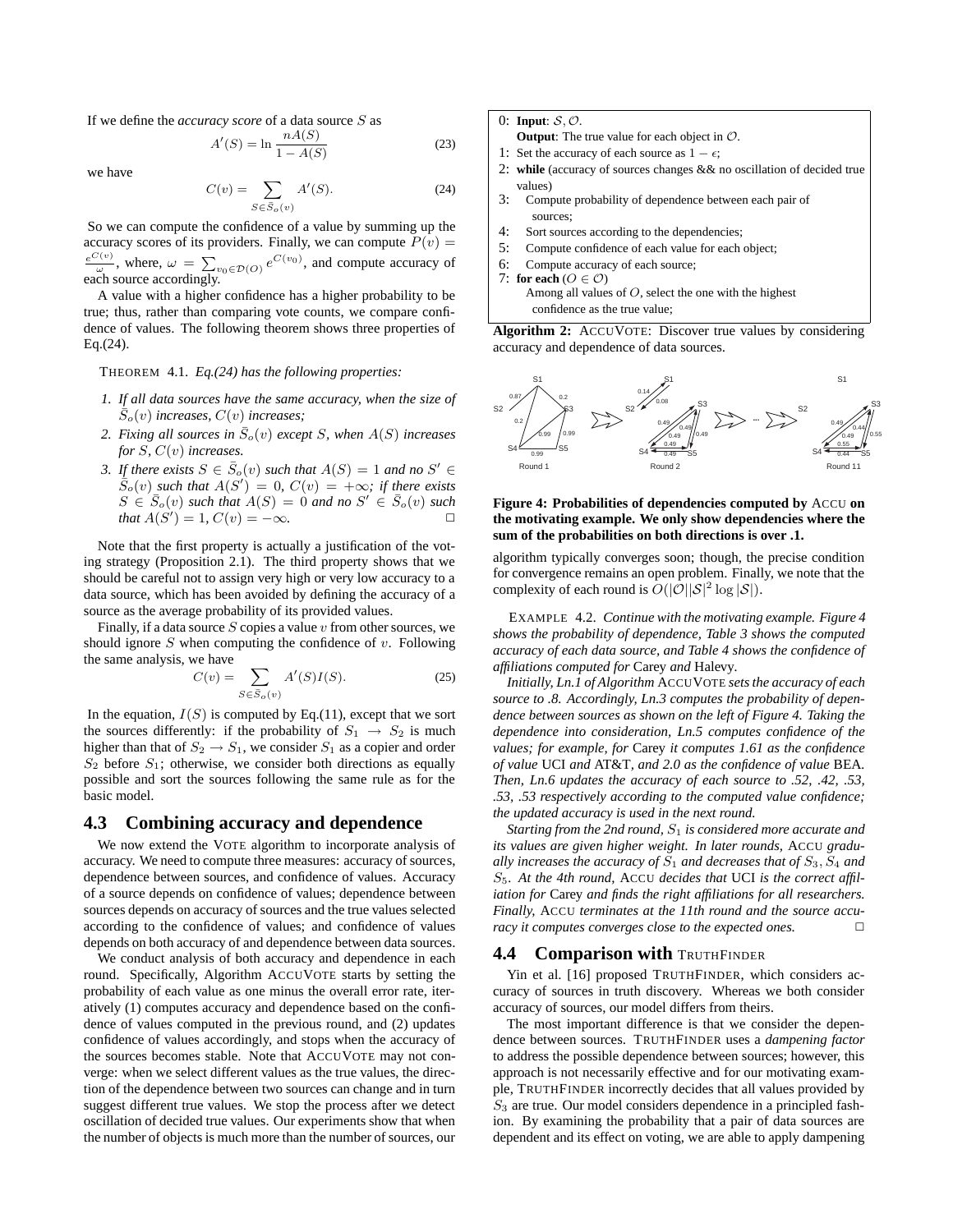**Table 3: Accuracy of data sources computed by** ACCU **on the motivating example.**

|          | $S_1$ | $S_2$ | $S_3$ | S4  | $S_5$    |
|----------|-------|-------|-------|-----|----------|
| Round 1  | .52   | -42   | .53   | .53 | .53      |
| Round 2  | .63   | .46   | .55   | .55 | .41      |
| Round 3  | .71   | .52   | .53   | .53 | .37      |
| Round 4  | .79   | .57   | .48   | .48 | .31      |
|          |       |       |       |     | $\cdots$ |
| Round 11 | .97   | .61   | .40   | .40 | .21      |

**Table 4: Confidence of affiliations computed for** *Carey* **and** *Halevy* **in the motivating example.**

|          | Carey    |          |            | Halevy |          |
|----------|----------|----------|------------|--------|----------|
|          | UCI      | AT&T     | <b>BEA</b> | Google | UW       |
| Round 1  | 1.61     | 1.61     | 2.0        | 2.1    | 2.0      |
| Round 2  | 1.68     | 1.3      | 2.12       | 2.74   | 2.12     |
| Round 3  | 2.12     | 1.47     | 2.24       | 3.59   | 2.24     |
| Round 4  | 2.51     | 1.68     | 2.14       | 4.01   | 2.14     |
| $\cdots$ | $\cdots$ | $\cdots$ | $\cdots$   |        | $\cdots$ |
| Round 11 | 4.73     | 2.08     | 1.47       | 6.67   | 1.47     |

only when appropriate and apply different "dampening factors" for different data sources.

Another major difference is that we compute the probability of a value being true in a different way. TRUTHFINDER computes it as the probability that at least one of its providers provides the true value and ignores sources that vote for other values. As they pointed out, they have the problem of "overly high confidence" if they do not apply the dampening factor. Our computation (Eq.(21)) considers all data sources and considers both the possibility that the value is true and the possibility that the value is false.

Section 6 presents an experimental comparison between the two approaches.

# **5. EXTENSIONS**

This section describes several extensions of the ACCU model by relaxing the *Categorical-value* condition and the *Uniform-falsevalue-distribution* condition, and by considering probabilities of a value being true in dependence discovery. The extensions we present are complementary to each other and can be easily combined for a full model.

**SIM:** We consider similarity between values. Let  $v$  and  $v'$  be two values that are similar. Intuitively, the sources that vote for  $v'$  also implicitly vote for  $v$  and should be considered when counting votes for v. For example, a source that claims *UW* as the affiliation may actually mean *UWisc* and should be considered as an implicit voter of *UWisc*.

We extend ACCU by incorporating the similarity model in [16]. Formally, we denote by  $sim(v, v') \in [0, 1]$  the similarity between  $v$  and  $v'$ , which can be computed by edit distance of strings, difference between numerical values, etc. After computing the confidence of each value of object  $O$ , we adjust them according to the similarities between them as follows:

$$
C^*(v) = C(v) + \rho \cdot \sum_{v' \neq v} C(v') \cdot sim(v, v'), \tag{26}
$$

where  $\rho \in [0, 1]$  is a parameter controlling the influence of similar values. We then use the adjusted confidence in computation in later rounds.

**NonUni:** In reality, false values of an object may not be uniformly distributed; for example, an out-of-date value or a value similar to the true value can occur more often than others. We extend ACCU for this situation as follows.

We define  $f(d), d \in [0, 1]$ , as the percentage of false values whose distribution probability is d; thus,  $\int_0^1 f(d) = 1$ . Then, the probability that two false-value providers provide the same value is  $\int_0^1 d^2 f(d)$  instead of  $(\frac{1}{n})^2 \cdot n = \frac{1}{n}$ . Accordingly, we revise Eq.(13) as

$$
Pr(O \in \bar{O}_f | S_1 \perp S_2) = \varepsilon(S_1)\varepsilon(S_2) \int_0^1 d^2 f(d) = P_f.
$$
 (27)

Similarly, we need to revise Eq.(19) as follows. Let  $E = e^{\int_0^1 \ln df(d)(|\bar{S}_o| - |\bar{S}_o(v)|)}.$ 

$$
Pr(\Psi(O)|v \text{ true}) = \Pi_{S \in \bar{S}_o(v)} A(S) \cdot \Pi_{S \in \bar{S}_o - \bar{S}_o(v)} (1 - A(S)) \cdot E. \tag{28}
$$

**AccuPR:** As the decision of a value being true or false is rather probabilistic, we can use the probability in our dependence analysis. In particular, we denote by  $Pr(S, v)$  the probability that source  $S$  independently provides value  $v$ ; then

$$
Pr(S, v) = P(v) \cdot A(S) + (1 - P(v)) \cdot \frac{1 - A(S)}{n}.
$$
 (29)

Accordingly, we compute probability of two sources providing a particular pair of values  $v_1$  and  $v_2$  respectively, denoted by  $Pr(v_1, v_2)$ . Then,

$$
Pr(v, v|S_1 \perp S_2) = P(S_1, v) \cdot P(S_2, v) = P_c,
$$
 (30)

$$
Pr(v_1, v_2 | S_1 \perp S_2) = P(S_1, v_1) \cdot P(S_2, v_2) = P_d, \quad (31)
$$

$$
Pr(v, v|S_2 \to S_1) = cP(S_1, v) + (1 - c)P_c,
$$
 (32)

$$
Pr(v_1, v_2 | S_2 \to S_1) = (1 - c)P_d. \tag{33}
$$

We can then apply the Bayes Rule similarly. We note that AC-CUPR implicitly captures the intuition that a frequent-occurring false value is not a strong indicator of dependence: a frequent false value tends to have a high probability of being true and thus lowers the probability of dependence between its providers.

# **6. EXPERIMENTAL RESULTS**

We applied our truth-discovery algorithms on a real-world data set. For the purpose of systematically testing our models in various conditions, many not easily found in real data, we also tested our algorithms on synthetic data. In addition, we examined if our algorithm can prevent falsification of true values.

### **6.1 Experimental settings**

We first describe the synthetic data sets we generated and leave the description of the real-world data set to Section 6.5. We consider three types of *universes* of data sources, where each source provides information for all objects.

- 1. *Indep-source universe* contains 10 independent sources;
- 2. *Copier universe* contains 10 independent sources and 9 copiers that copy from the same independent source and provide 20% of the values independently;
- 3. *Pareto universe* contains 25 to 100 sources, of which 20% are independent and 80% are copiers. Among the independent sources, 20% have an error rate of .2 and 80% have an error rate of .5. Among the copiers, 80% copy from one of the more accurate independent sources and 20% copy from one of the less accurate independent sources. Also, among the copiers, 50% provide 10% of the values independently with an error rate of .1, 25% provide 10% of the values by randomly picking a value in the domain, and 25% only  $\text{copy}^2$ .

<sup>2</sup>We call it *Pareto universe* as it observes the *Pareto Rule (80/20 Rule)* in many aspects.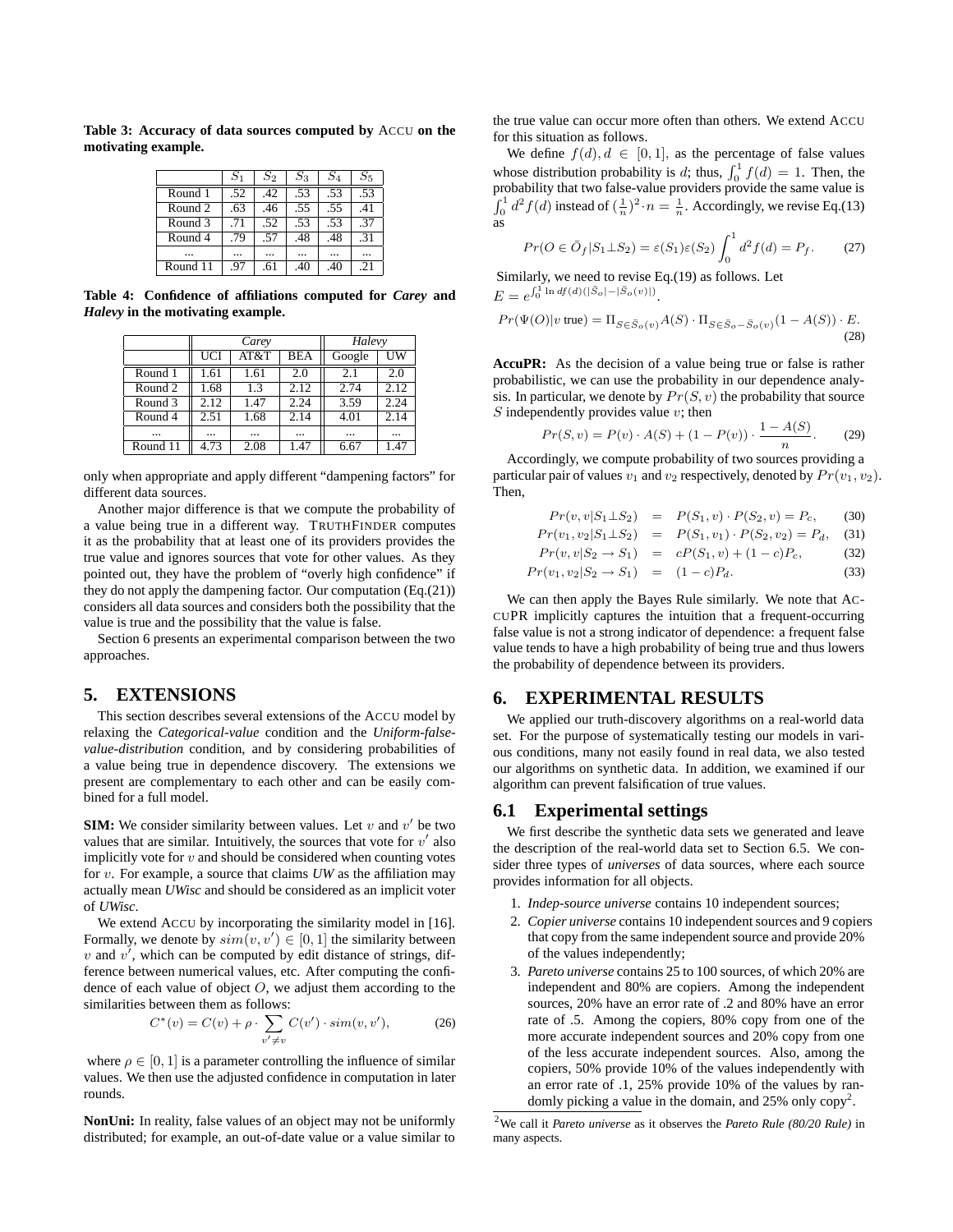For the first two types of universes, we consider three cases: *noauthority*, where every independent source has the same error rate; *copy-from-non-authority*, where there is an *authority* source that provides the true value for each object, but the copiers copy from a non-authority source; and *copy-from-authority*, where there is an authority source and the copiers copy from it. Note that in the *Indep-source universe*, the latter two cases are the same since we have no copier.

For each type of universe and each case, we randomly generated the set of data sources according to  $\varepsilon_u$ , the error rate,  $n_u$ , the number of incorrect values, and  $o<sub>u</sub>$ , the number of objects. The values range from 0 to  $n_u$ , where we consider 0 as the true value and the others as false. We varied  $\varepsilon_u$  from .1 to .9,  $n_u$  from 5 to 100, and  $o<sub>u</sub>$  from 5 to 100. For *Pareto universe*, we in addition randomly decided from which source a copier copies according to the distribution. For each set of parameters, we randomly generated the data set 100 times, applied our algorithms to decide the true values, and reported the average precision of the results. We define *precision* of the results as the fraction of objects on which we select the true values (as the number of true values we return and the real number of true values are both the same as the number of objects, the *recall* of the results is the same as the precision). Note that this definition is different from that of accuracy of sources.

We implemented models DEPEN, ACCU, ACCUPR and SIM as described in this paper. We also implemented the following methods for comparison:

- NAIVE conducts naive voting;
- NAIVESIM conducts naive voting but considers similarity between values;
- ACCUNODEP considers accuracy of sources as we described in Section 4, but assumes all sources are independent;
- TF applies the model presented in [16].
- TFNOSIM is the same as TF except that it does not consider similarity between values.
- TFNODAM is the same as TFNOSIM except that it does not apply the dampening factor (0.3).

For all methods, when applicable we (1) set  $\alpha = .2$  and  $c = .8$ , (2) set  $\varepsilon$  and n to the value used in generating the data sources, (3) set  $\varepsilon = .25$  for the *Pareto universe*, and (4) set  $\rho = 1$  for SIM. We implemented the algorithms in Java and conducted our experiments on a WindowsXP machine with AMD Athlon(tm) 64 2GHz CPU and 960MB memory.

# **6.2 Comparing dependence-detection models**

We first compare DEPEN and ACCU with NAIVE on the first two types of universes. We report our results for  $n_u = 100$  and  $o_u =$ 100 and briefly discuss the results for other parameter settings at the end of this section. Figure 5 and 6 plot the precision of the results.

In the *Indep-source universe*, DEPEN obtains the same precision as NAIVE, and ACCU obtains a precision of 1.0 when an authority source exists. Being able to obtain the same results as simple voting in absence of copiers is important: it shows that we do not generate false dependence that can change the voting results.

When there are copiers, NAIVE is biased by the copiers and performs badly. Our algorithms consider dependence between sources so obtain much higher precision. In particular, DEPEN successfully detects copiers and in general obtains similar results as if the copiers did not exist. ACCU obtains a precision of 1.0 when there exists an authority source and a similar precision to DEPEN otherwise. The only exception is when  $\varepsilon_u = .9$  in the *no-authority*  case, where the independent sources often do not agree with each other and so the values that are copied 9 times (even though ACCU detects the copying) have a slightly higher confidence. The copiers thus are considered to be more accurate and gradually dominate the results. This problem disappears when more independent sources are present.

**Effects of parameters:** We also conducted experiments with different parameter settings.

First, we varied parameters in the random generation of data sources. We observed that when there are fewer objects or fewer false values in the domain, there is less statistical evidence and so the precision of the results can be lower and less stable; when there are more sources, true values are provided by more sources and the precision can be higher.

Second, we varied voting parameters, including  $\alpha$ ,  $c$ ,  $\varepsilon$  and  $n$ . We observed that ranging  $\alpha$  and  $\varepsilon$ , the a-priori probabilities, from .1 to .9 does not change precision of the results. This observation is common in Bayes analysis. We also observed that ranging  $n$  from 10 to 100 does not change the precision and setting it to 1000 or 10000 even increases the precision. However, ranging  $c$  from 0 to 1 can significantly change the precision. As shown in Figure 7, in the *Copier universe* ( $c_u = .8$ ) and *no-authority* case, when we set c to  $c_u$ , ACCU obtains a precision of .99 when  $\varepsilon_u = .5$  and .66 when  $\varepsilon_u = .8$ . However, when we vary c, in case of  $\varepsilon_u = .5$ , the precision drops significantly when c is set to .2; in case of  $\varepsilon_u = .8$ , it drops significantly when  $c$  is set to .6. Recomputing  $c$  in each iteration in voting can effectively solve the problem: the precision remains stable when  $\varepsilon_u = .5$  and drops at  $c = .2$  when  $\varepsilon_u = .8$ . Thus, our models are not sensitive to initial setting of parameters in a reasonable range.

### **6.3 Comparing truth-discovery algorithms**

To examine the effect of each algorithm in a more complex universe, we experimented on the *Pareto universe*. Figure 8 shows the precision for a universe with 100 values. We observe that AC-CUPR, ACCU and DEPEN obtain the highest precision, showing that considering dependence between sources significantly improve results of truth discovery, and when more accurate sources are copied more often, considering accuracy of sources does not necessarily help. ACCUNODEP, TF and TFNODAM obtain even lower precision than NAIVE, showing that considering accuracy of sources while being unaware of dependence can become more vulnerable in presence of duplications. ACCUNODEP and TFNODAM both extend NAIVE with only analysis of source accuracy but do so in different ways; between them ACCUNODEP obtains better results.

**Effects of assumptions and indirect copying:** To examine effects of assumptions in Section 2 and indirect copying (transitive copying and co-copying from a hidden source) on our model, we change the *Pareto universe* as follows: (1) *dependent values*: the last 20 values provided by each independent source are the same as the first 20 values correspondingly, and the 81st to 90th values provided by each copier is the same as the first 10 values correspondingly; (2) *transitive copying*: a copier can copy from any independent source or other copier as far as no loop copying; (3) *cocopying from hidden sources*: high-accuracy independent sources are removed; (4) *loop copying*: each low-accuracy independent source  $S$  has a peer  $S'$ , such that  $S$  provides the first half of values independently and  $S'$  provides the second half independently, and they each copy the rest of the data from each other; (5) *dependent copying*: copiers are divided into pairs, and sources of each pair copy from the same source and copy the same values. We observe exactly the same precision of ACCU with different combinations of these changes when there are at least 50 sources. When there are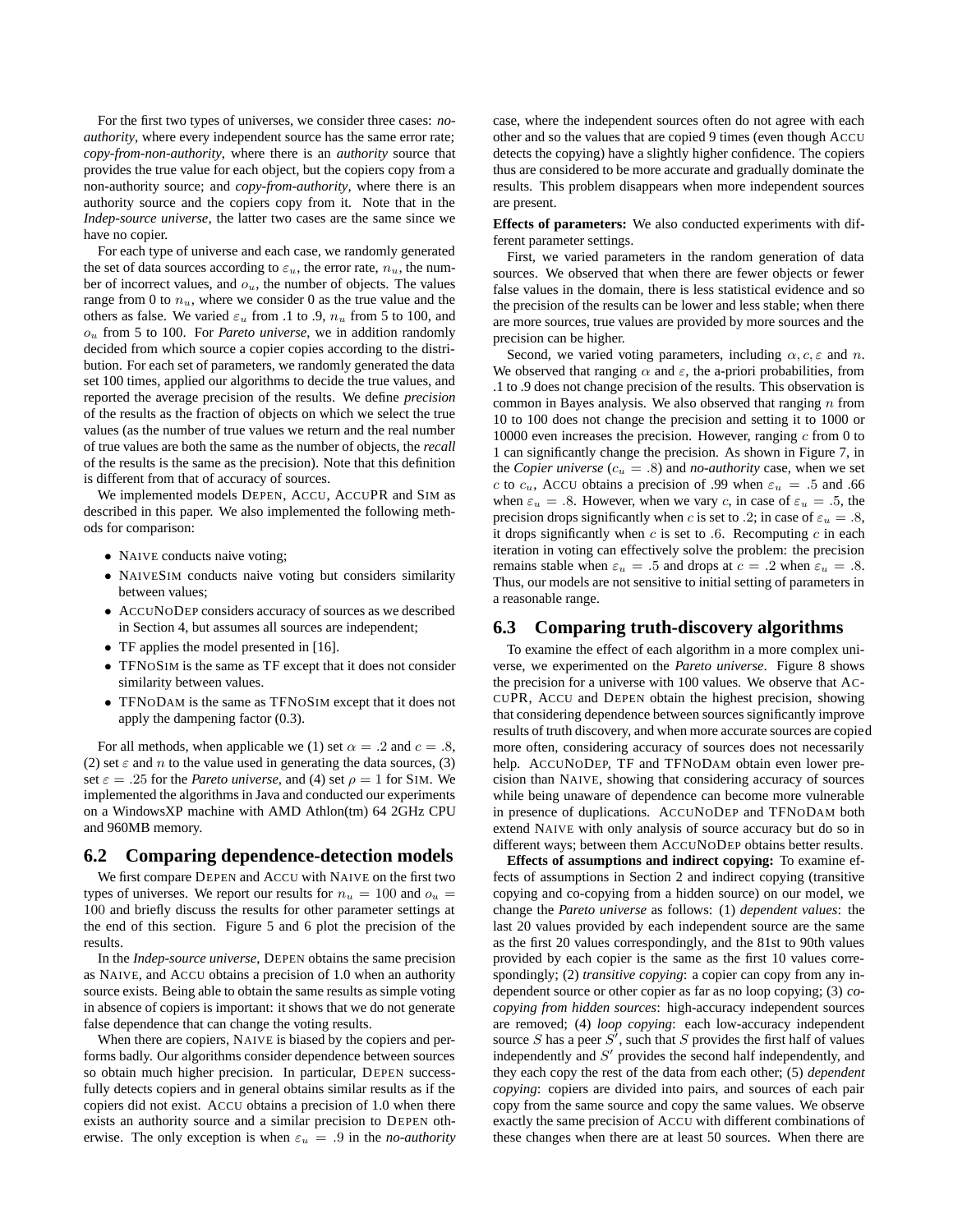

**Figure 5: Precision in the** *Copier universe***. For comparison, we also plotted the precision of** NAIVE **when there is no copier.**

**Copier Universe (No Authority)**  Err=.5 Err=.5; recomp Err=.8 Err=.8; recomp



**Figure 6: Precision in the** *Indep-source universe***.**



**Figure 9: Number of falsifiers required to falsify a set of true values. Our algorithms can effectively prevent innocent and knowledgeable falsifiers from falsifying one true value and prevent smart and sophisticated falsifiers from falsifying multiple true values.**

only 25 sources (5 independent), no combination of the first three changes the precision, change (4) increases the precision by .01, and change (5) decreases the precision by .02, showing robustness of ACCU.

# **6.4 Preventing falsification**

We next studied whether our algorithms can prevent falsification. We consider a *Pareto universe* with 25 data sources (so 5 independent sources) and a set of falsifiers who intend to falsify the true values on a set of  $f$  objects. Among the falsifiers, one is a bad independent source and the others are copiers. For each object that the falsifiers intend to falsify, all falsifiers provide value -1, which is not provided by any other source in the universe. For the rest of the objects, the independent falsifier provides values observing error rate  $\varepsilon_f$ , and the copiers either copy from the independent falsifier with probability  $c_f$ , or randomly pick a value from the domain.

We classify falsifiers into the following four categories.

**Figure 7: Precision of results by ACCU when parameter** c **varies.**

0.1
 0.2
 0.3
 0.4
 0.5
 0.6
 0.7
 0.8
 0.9

**Parameter c in voting** 

0 0.1 0.2 0.3 0.4 0.5 0.6 0.7 0.8 0.9 1

**A c u r
a c y** 

**Pareto Universe (100 Objects
)**  1 Naïve 0.95 **Depe** 0.9 **P r
e c i
s i
o n**  AccuNoDep TF 0.85 **TFNoD** 0.8 ÷ Accu 0.75 AccuPR 100 50 75 **#Sources** 

**Figure 8: Precision in the** *Pareto universe***.**

- *Innocent:*  $\varepsilon_f = .5$  and  $c_f = 1$ ;
- *Knowledgeable:*  $\varepsilon_f = 0$  and  $c_f = 1$ ;
- *Smart:*  $\varepsilon_f = .5$  and  $c_f < 1$ ;
- *Sophisticated:*  $\varepsilon_f$  is very low and  $c_f < 1$ .

We want to find out how many falsifiers are required to falsify the true values for f objects. For each category of falsifiers, we started from one randomly generated independent falsifier and gradually added copier falsifiers. If -1 is selected as the true value for each object of falsification three times consecutively, we stopped and reported the number of falsifiers. If after reaching 1000 falsifiers the falsifiers still cannot succeed, we stopped and reported 1000. Figure 9 shows the results for different types of falsifiers. We have several observations.

First, it is very hard for innocent and knowledgeable falsifiers to falsify the true values: even 1000 falsifiers cannot falsify one true value against 25 non-falsifiers.

Second, when  $c_f = .8$ , it requires around 500 smart falsifiers to falsify one true value; but when  $c_f = .5$ , the falsifiers look like independent sources and only 6 falsifiers are required under the ACCU algorithm. From another perspective, this result indicates that even if a wrong value is provided by a set of more accurate sources, a small number of independent sources *do* have the chance to fix it.

Third, under the ACCU model it is easy for sophisticated falsifiers with  $\varepsilon_f = 0$  and  $c_f = .8$  to win: only 4 falsifiers are required to falsify one value. From another perspective, this indicates that a value provided by an authority data source is more likely to be considered as true, even if a different value is provided by several less accurate sources.

Fourth, it is hard even for sophisticated falsifiers to falsify multiple true values. Falsifying 5 true values requires more than 700 sophisticated falsifiers with  $\varepsilon_f = 0$  and  $c_f = .8$ . However, it is still easy for smart falsifiers to falsify a set of true values: no more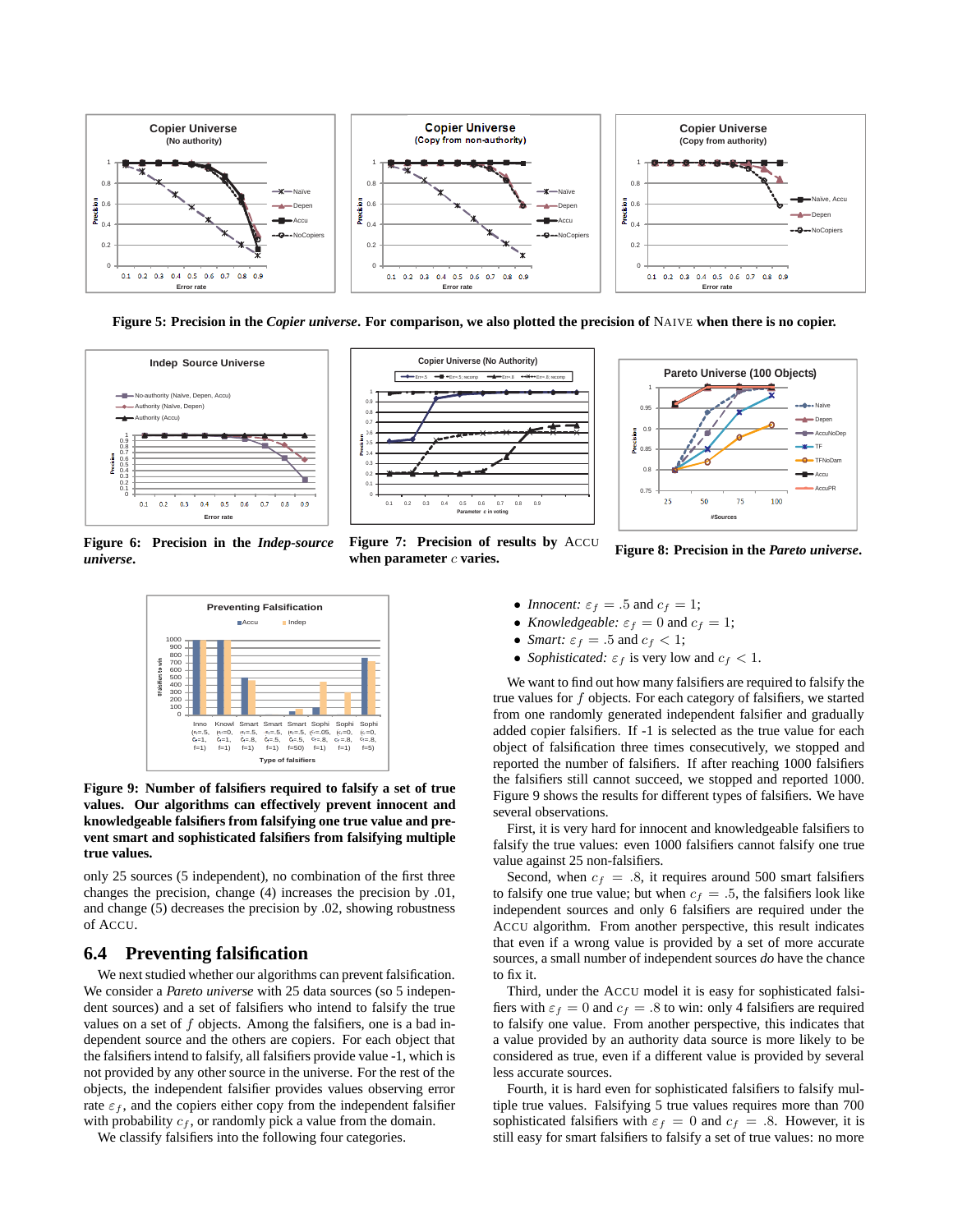**Table 5: Different types of errors by naive voting.**

| Missing | Additional | Mis-     | Mis-     | Incomplete |
|---------|------------|----------|----------|------------|
| authors | authors    | ordering | spelling | names      |
|         |            |          |          |            |

**Table 6: Results on the book data set. For each method, we report the precision of the results, the run time, and the number of rounds for convergence.** ACCU **and** DEPEN **obtain a high precision.**

| Model            | Precision | Rounds | Time(s)       |
|------------------|-----------|--------|---------------|
| <b>NAIVE</b>     | .71       |        |               |
| <b>NAIVESIM</b>  | .74       |        | $\mathcal{D}$ |
| <b>ACCUNODEP</b> | .79       | 23     | 1.1           |
| <b>DEPEN</b>     | .83       | 3      | 28.3          |
| ACCU             | .87       | 22     | 185.8         |
| <b>SIM</b>       | .89       | 18     | 197.5         |
| <b>TFNOSIM</b>   | .71       | 10     | -5            |
| $TF^5$           | .83       |        | 11.6          |

than 100 sources are required to falsify 50 true values, reflecting one direction for improvement.

# **6.5 Experiments on real-world data**

We experimented on a real-world data set also used in  $[16]$ <sup>3</sup> (we removed duplicates). The data set was extracted by searching computer-science books on *AbeBooks.com*. For each book, *Abe-Books.com* returns information provided by a set of online bookstores. Our goal is to find the list of authors for each book. In the data set there are 877 bookstores, 1263 books, and 24364 listings (each listing contains a list of authors on a book provided by a bookstore).

We did a pre-cleaning of authors' names and generated a normalized form that preserves the order of the authors and the first name and last name (ignoring the middle name) of each author. On average, each book has 19 listings; the number of different author lists after cleaning varies from 1 to 23 and is 4 on average. We applied various models on this data set and set  $\alpha = .2, c = .8, \epsilon = .2$ and  $n = 100$  when applicable. Though, we observed that ranging α from .05 to .5, ranging c from .5 to .95, and ranging ε from .05 to .3 did not change the results much. We compared similarity of two author lists using 2-gram Jaccard distance.

We used a golden standard that contains 100 randomly selected books and the list of authors found on the cover of each book (the same as used in [16]). We compared the results of each method with the golden standard and reported the precision. We consider missing or additional authors, mis-ordering, misspelling, and missing first name or last name as errors; though, we do not report missing or misspelled middle names<sup>4</sup>. Table 5 shows the number of errors of different types on the selected books if we apply a naive voting (note that the result author lists on some books may contain multiple types of errors).

**Precision and Efficiency** Table 6 lists the precision of each algorithm. SIM obtained the best results and improved over NAIVE by 25.4%. NAIVESIM, ACCUNODEP and DEPEN each extends NAIVE on a different aspect; while all of them increased the precision, DEPEN increased it the most. We also observed that consider-

**Table 7: Bookstores that are likely to be copied by more than 10 other bookstores. For each bookstore we show the number of books it lists and its accuracy computed by** SIM**.**

| <b>Bookstore</b>         | #Copiers | #Books | Accu |
|--------------------------|----------|--------|------|
| Caiman                   | 17.5     | 1024   | .55  |
| MildredsBooks            | 14.5     | 123    | .88  |
| COBU GmbH & Co. KG       | 13.5     | 131    | .91  |
| <b>THESAINTBOOKSTORE</b> | 13.5     | 321    | .84  |
| Limelight Bookshop       | 12       | 921    | .54  |
| <b>Revaluation Books</b> | 12       | 1091   | .76  |
| <b>Players Quest</b>     | 11.5     | 212    | .82  |
| AshleyJohnson            | 11.5     | 77     | .79  |
| Powell's Books           | 11       | 547    | .55  |
| AlphaCraze.com           | 10.5     | 157    | .85  |
| Avg                      | 12.8     | 460    | .75  |

**Table 8: Difference between accuracy of sources computed by our algorithms and the sampled accuracy on the golden standard. The accuracy computed by** ACCU **is the closest to the sampled accuracy.**

|              | Sampled | <b>SIM</b> | Accu | ACCU         | TF           |
|--------------|---------|------------|------|--------------|--------------|
|              |         |            |      | <b>NODEP</b> | <b>NOSIM</b> |
| Avg src accu | .542    | .607       | .614 | .623         | .908         |
| Avg diff     |         | 082        | .087 | .096         | .366         |

ing similarity between author lists increased the precision of ACCU only slightly (by 2.3%), but increased the precision of TFNOSIM significantly (by 16.9%); indeed, TFNOSIM obtained the same precision as NAIVE.

To further understand how considering dependence and precision of sources can affect our results, we looked at the books on which ACCU and NAIVE generated different results and manually found the correct authors. There are 143 such books, among which ACCU and NAIVE gave correct authors for 119 and 15 books respectively, and both gave incorrect authors for 9 books.

Finally, DEPEN was quite efficient and finished in 28.3 seconds. It took ACCU and SIM longer time to converge (3.1, 3.3 minutes respectively); though, truth discovery is often a one-time process and so taking a few minutes is reasonable.

**Dependence and source accuracy:** Out of the 385,000 pairs of bookstores, 2916 pairs provide information on at least the same 10 books and among them SIM found 508 pairs that are likely to be dependent. Among each such pair  $S_1$  and  $S_2$ , if the probability of  $S_1$  depending on  $S_2$  is over 2/3 of the probability of  $S_1$  and  $S_2$ being dependent, we consider  $S_1$  as a *copier* of  $S_2$ ; otherwise, we consider  $S_1$  and  $S_2$  each has .5 probability to be a *copier*. Table 7 shows the bookstores whose information is likely to be copied by more than 10 bookstores. On average each of them provides information on 460 books and has accuracy .75. Note that among all bookstores, on average each provides information on 28 books, conforming to the intuition that small bookstores are more likely to copy data from large ones. Interestingly, when we applied NAIVE on only the information provided by bookstores in Table 7, we obtained a precision of only .58, showing that bookstores that are large and referenced often actually can make a lot of mistakes.

Finally, we compare the source accuracy computed by our algorithms with that sampled on the 100 books in the golden standard. Specifically, there were 46 bookstores that provide information on more than 10 books in the golden standard. For each of them we computed the *sampled accuracy* as the fraction of the books on which the bookstore provides the same author list as the golden standard. Then, for each bookstore we computed the difference between its accuracy computed by one of our algorithms and the sampled accuracy (Table 8). The source accuracy computed by

 $3$ We thank authors of [16] for providing us the data set.

<sup>&</sup>lt;sup>4</sup>Note that the precision we reported is not comparable with that reported in [16], as their partially correct results are each given a partial score between 0 and 1, mis-ordering of authors is not penalized, but incorrect or missing middle name is penalized.

 $5[16]$  reports that correct authors were provided for 85 books; however, they did not count mis-ordering of authors as incorrect.